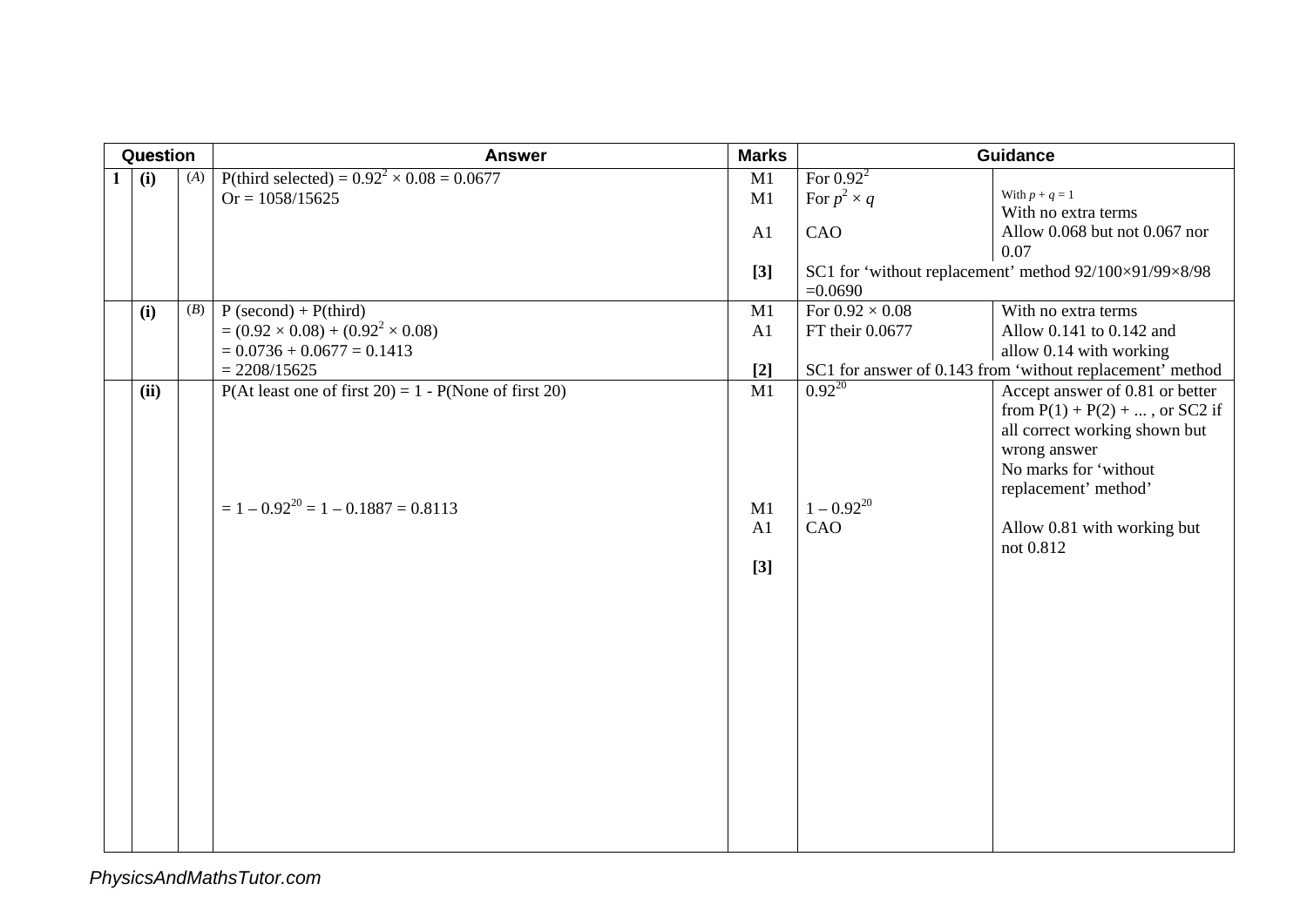| (1)   | 0.7<br>Jimmy<br>Jimmy<br>Jimmy<br>Alan<br>0.3<br>Alan<br>0.6<br>0.7<br>Jimmy<br>Jimmy<br>0.3<br>Alan<br>-Alan<br>Alan | G <sub>1</sub><br>G <sub>1</sub><br>G1<br>[3] | Do a vertical scan and<br>give:<br>First column<br>Second column<br>Final column | All indep<br>All probs must be correct<br>Without extra branches in final column<br>Ignore anything before third set<br>Allow labels 'win' and 'lose' in place of<br>Jimmy and Alan respectively but if no<br>labels, no marks |
|-------|-----------------------------------------------------------------------------------------------------------------------|-----------------------------------------------|----------------------------------------------------------------------------------|--------------------------------------------------------------------------------------------------------------------------------------------------------------------------------------------------------------------------------|
| (ii)  | P(Alan wins)                                                                                                          | M1                                            | For any one 'correct'<br>product                                                 | FT their tree for both M marks<br>Provided correct number of terms in                                                                                                                                                          |
|       | $= (0.4 \times 0.3 \times 0.6) + (0.6 \times 0.4 \times 0.3) + (0.6 \times 0.6) = 0.504$                              | M1                                            | For all three 'correct'<br>products and no extras                                | product(s) for both M1's                                                                                                                                                                                                       |
|       |                                                                                                                       | A <sub>1</sub>                                | CAO                                                                              |                                                                                                                                                                                                                                |
|       |                                                                                                                       | $[3]$                                         |                                                                                  |                                                                                                                                                                                                                                |
| (iii) | P(Ends after 4) = $(0.4 \times 0.7) + (0.6 \times 0.6) = 0.28 + 0.36 = 0.64$                                          | M1                                            | For both products                                                                | FT their tree for M mark but not for A mark                                                                                                                                                                                    |
|       |                                                                                                                       | A <sub>1</sub>                                | CAO                                                                              | Provided two terms in each product                                                                                                                                                                                             |
|       |                                                                                                                       | $[2]$                                         |                                                                                  |                                                                                                                                                                                                                                |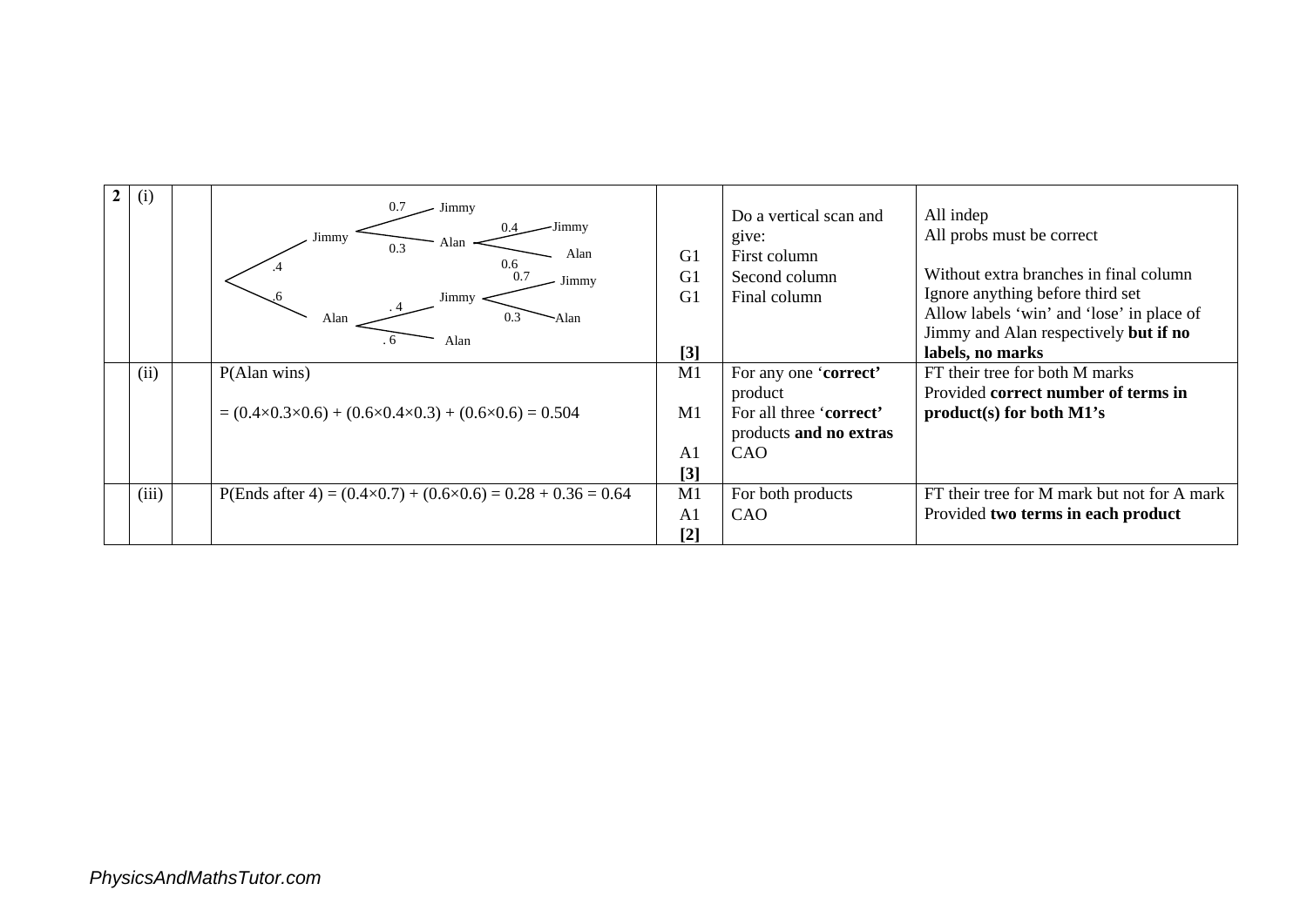| 3 <sup>1</sup> | (i)   | Because $P(T/M) \neq P(T)$                                    | E1<br>$[1]$                               | Or $0.8 \neq 0.55$                                                                                                                                                                                                          | Or $P(T \cap M)$ (= 0.264) $\neq$ $P(T) \times P(M)$ ,<br>provided 0.264 in (ii)<br>Or $0.264 \neq 0.55 \times 0.33$ (=0.1815)<br>Look out for complement methods, etc |
|----------------|-------|---------------------------------------------------------------|-------------------------------------------|-----------------------------------------------------------------------------------------------------------------------------------------------------------------------------------------------------------------------------|------------------------------------------------------------------------------------------------------------------------------------------------------------------------|
|                | (ii)  | $P(T \cap M) = P(T/M) \times P(M) = 0.80 \times 0.33 = 0.264$ | M1<br>A <sub>1</sub><br>$\lceil 2 \rceil$ | For product<br>CAO                                                                                                                                                                                                          | A0 for 0.26                                                                                                                                                            |
|                | (iii) | $\boldsymbol{M}$<br>0.286<br>0.066<br>0.264<br>0.384          | G1<br>G1<br>G1<br>[3]                     | For two labelled<br>intersecting circles<br>For at least 2 correct<br>probabilities. FT their<br>$P(T \cap M)$<br>For remaining<br>probabilities. FT their<br>$P(T \cap M)$ , providing<br>probabilities between 0<br>and 1 | Allow labels such as $P(T)$ etc<br>Allow other shapes in place of circles<br>No need for 'box'<br>FT from 0.1815 in (ii) gives 0.3685,<br>0.1815, 0.1485, 0.3015       |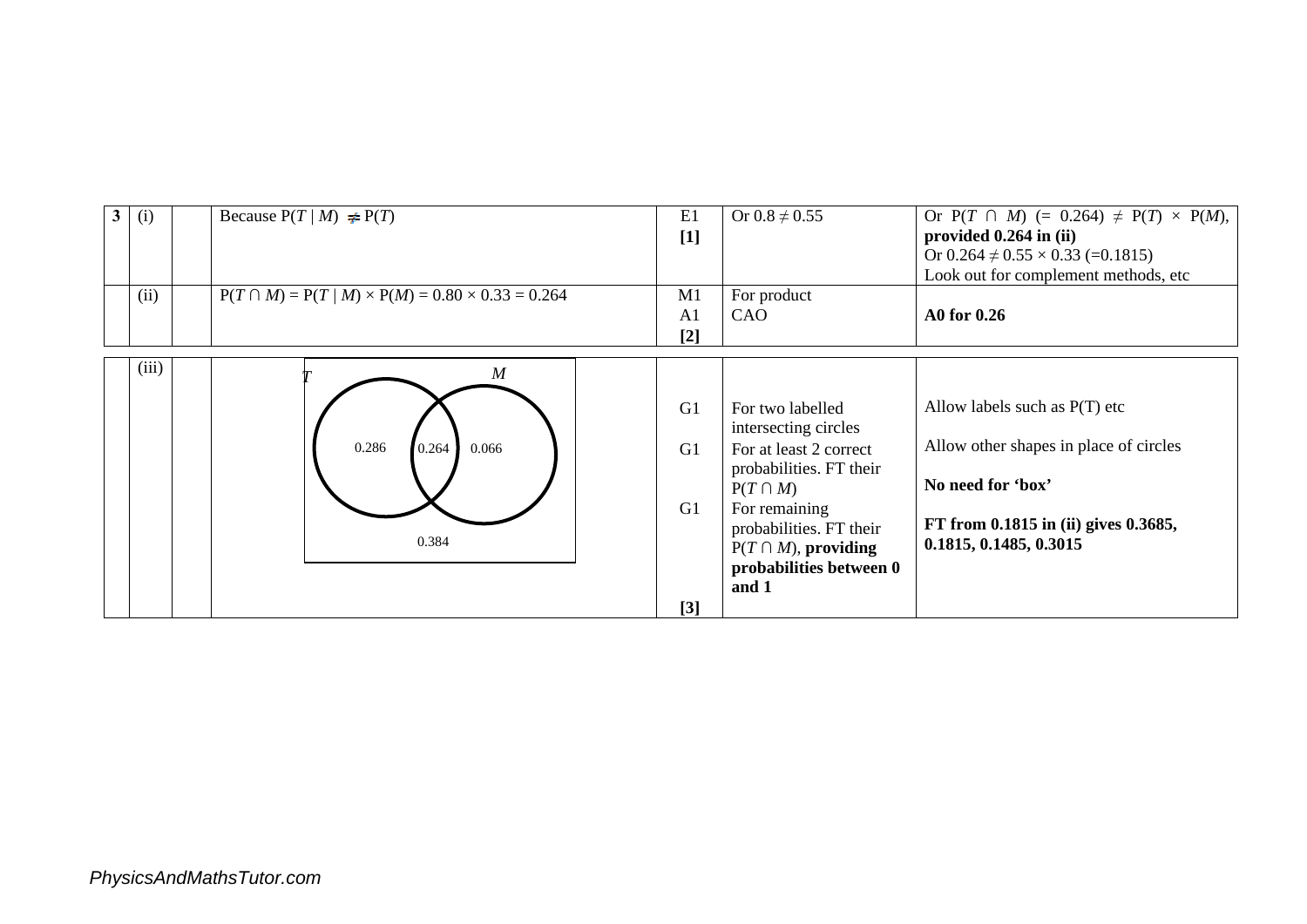| (i)  | $P(X = 0) = 0.75^{\circ} = 0.178$   | M1 for $0.75^{\circ}$<br>A <sub>1</sub> C <sub>A</sub> O | Or from tables 0.1780 Or 729/4096<br>Allow 0.18 with working                         |
|------|-------------------------------------|----------------------------------------------------------|--------------------------------------------------------------------------------------|
| (ii) | $E(X) = np = 50 \times 0.178 = 8.9$ | M1 for product<br>A1 FT                                  | FT their answer to (i) providing it's a probability<br>NB A0 if subsequently rounded |
|      |                                     | TOTAL                                                    |                                                                                      |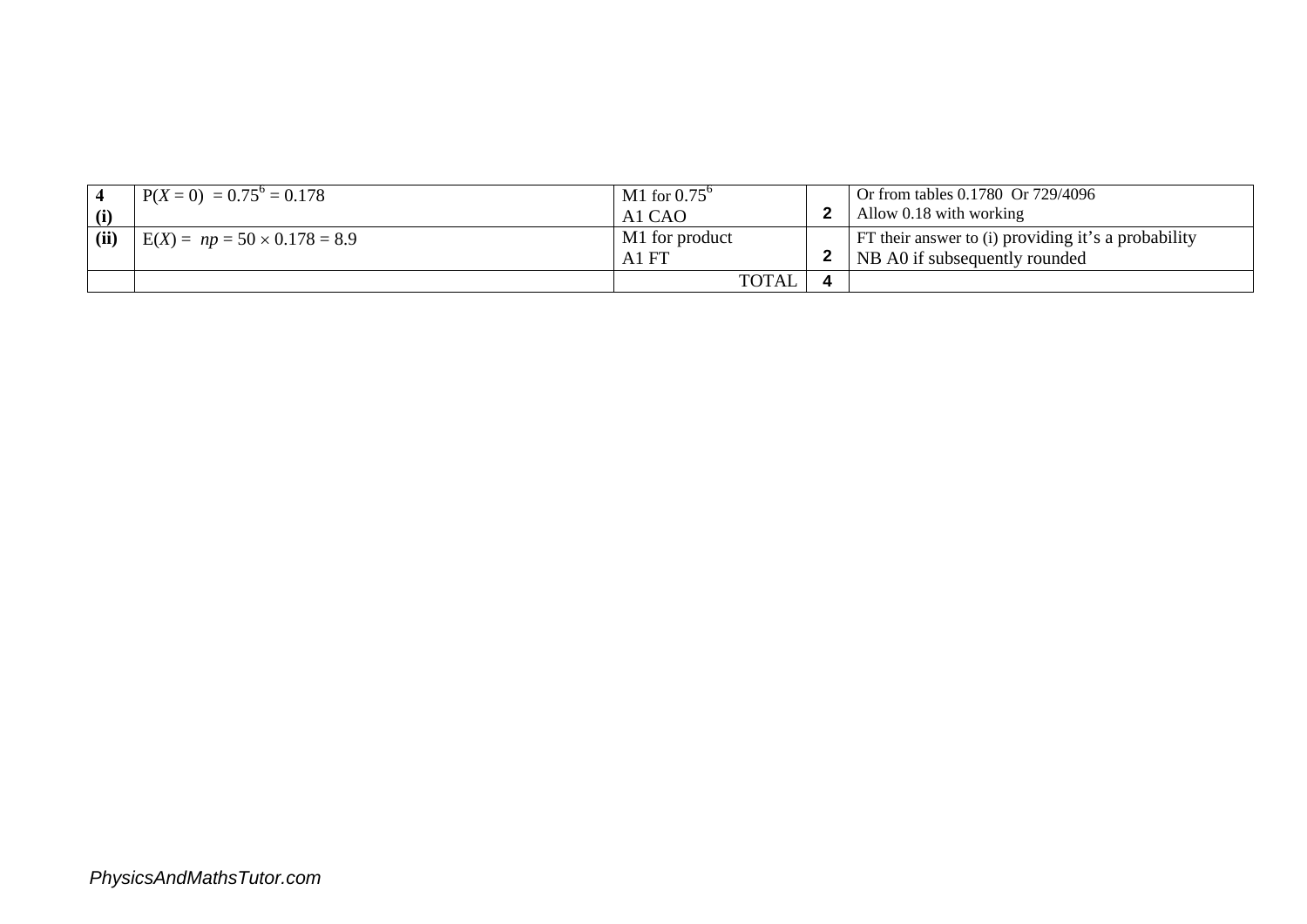| 5<br>(i)      | W<br>.03<br>0.30<br>0.11<br>0.56                                                                                                                                                                                                                     | G1 for two labelled<br>intersecting circles<br>G1 for at least 2 correct<br>probabilities.<br>G1 for remaining<br>correct probabilities                                                  | $\mathbf{3}$      | Allow labels such as $P(W)$ and $P(F)$<br>Allow other sensible shapes in place of circles                                                                                                                                                                                                                                                                                                                                           |
|---------------|------------------------------------------------------------------------------------------------------------------------------------------------------------------------------------------------------------------------------------------------------|------------------------------------------------------------------------------------------------------------------------------------------------------------------------------------------|-------------------|-------------------------------------------------------------------------------------------------------------------------------------------------------------------------------------------------------------------------------------------------------------------------------------------------------------------------------------------------------------------------------------------------------------------------------------|
| (ii)<br>(iii) | $P(W) \times P(F) = 0.14 \times 0.41 = 0.0574 \neq P(W \cap F) = 0.11$<br>So not independent.<br>$P(W \mid F) = \frac{P(W \cap F)}{P(F)} = \frac{0.11}{0.41} = \frac{11}{41} = 0.268$<br>This is the probability that a randomly selected respondent | M1 for $0.41 \times 0.14$<br>A1 Condone dependent<br>Must have full method<br><b>WWW</b><br>Must have either<br>$P(W \cap F)$ or 0.11<br>M1 for correct fraction<br>A <sub>1</sub><br>E1 | $\mathbf{2}$      | Answer of 0.574 gets Max M1A0<br>Omission of 0.0574 gets M1A0 Max<br>Or:<br>$P(W F) = 0.11/0.41 = 0.268 \neq P(W) (= 0.14)$ M1 for full<br>working<br>$P(F W) = 0.11/0.14 = 0.786 \neq P(F) (= 0.41)$ M1 for full<br>working<br>No marks without correct working<br>Allow 0.27 with working<br>Allow $11/41$ as final answer<br>Condone 'if' or 'when' for 'given that' but not the words<br>'and' or 'because' or 'due to' for E1. |
|               | works (part time), given that the respondent is female.                                                                                                                                                                                              | For E1 must be in<br>$context - not just$<br>talking about events $F$<br>and $W$<br><b>TOTAL</b>                                                                                         | $\mathbf{3}$<br>8 | E1 (independent of $M1$ ): the order/structure must be<br>correct <i>i.e.</i> no reverse statement<br>Allow 'The probability that a randomly selected<br>female respondent works part time' oe                                                                                                                                                                                                                                      |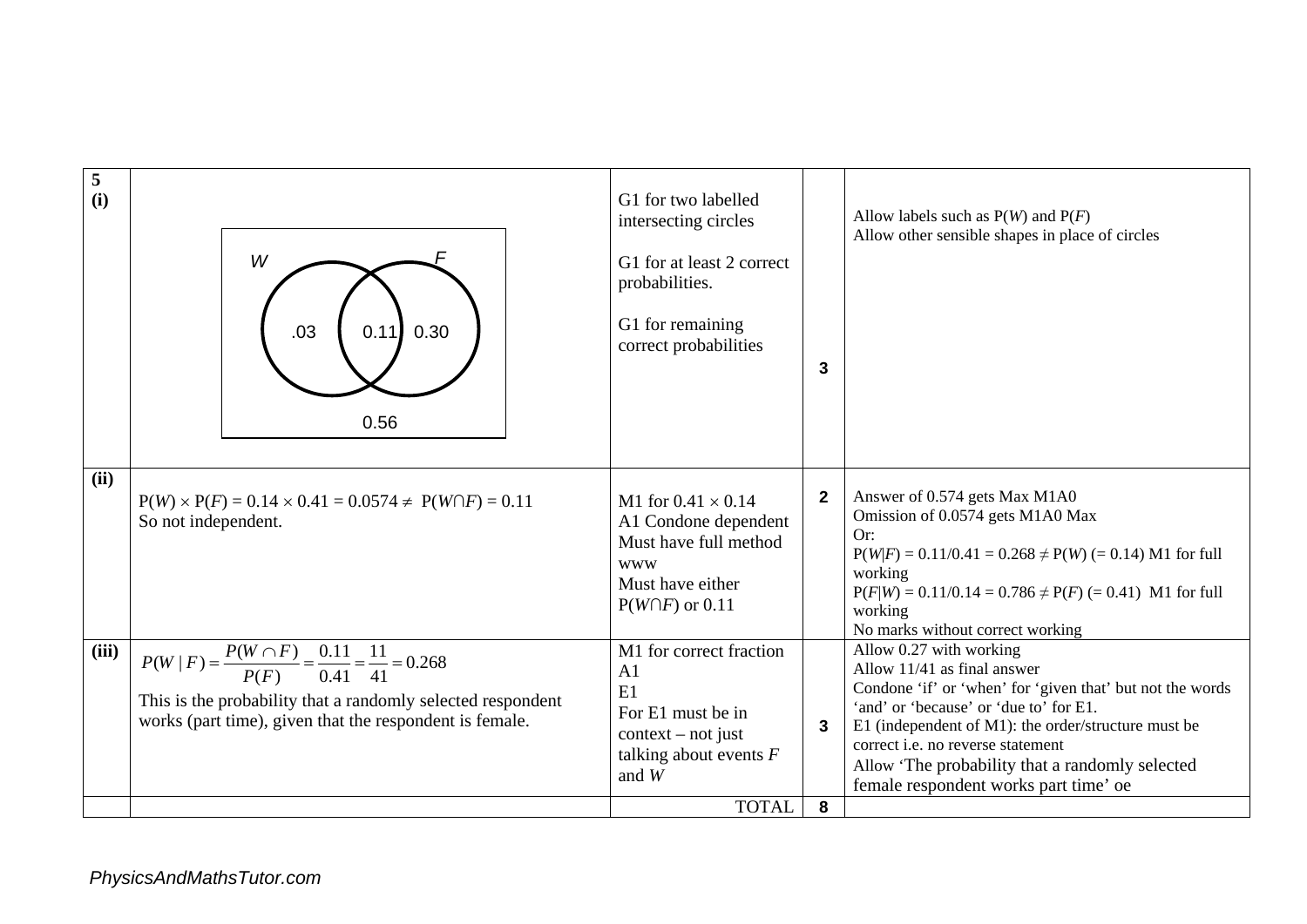| 6<br>(i) | P(product of two scores < 10) = $\frac{13}{16}$ = 0.8125                                                                                                | B <sub>1</sub>                                                                                                  |              | Allow 0.813 or 0.812                                                                                                                                                                                                                                                                                                                                                                                                                                                                                                                                                                                                                           |
|----------|---------------------------------------------------------------------------------------------------------------------------------------------------------|-----------------------------------------------------------------------------------------------------------------|--------------|------------------------------------------------------------------------------------------------------------------------------------------------------------------------------------------------------------------------------------------------------------------------------------------------------------------------------------------------------------------------------------------------------------------------------------------------------------------------------------------------------------------------------------------------------------------------------------------------------------------------------------------------|
| (ii)     | $P(even) \times P(< 10) = 0.5 \times \frac{13}{16} = \frac{13}{32} = 0.40625$<br>P(even $\bigcap$ < 10) = $\frac{6}{16}$ = 0.375<br>So not independent. | M1 for $0.5 \times \frac{13}{16}$ or $\frac{13}{32}$<br>$FT$ their answer to (i)<br>M1 for $\frac{6}{16}$<br>A1 | $\mathbf{3}$ | Do not allow these embedded in probability formulae<br>Also allow $P(even <10) = 6/13 \neq P(even) = 1/2$<br>Or $P(\leq 10 \text{even}) = 6/8 \neq P(\leq 10) = 13/16$<br>Or P(even <10) = $6/13 \neq P$ (even <10') = 2/3<br>Or $P(\leq 10 \text{even}) = 6/8 \neq P(\leq 10 \text{even}) = 7/8$<br>For all of these alternatives allow M2 for both<br>probabilities. (M1 not available except if they correctly<br>state both probabilities EG $P(even <10)$ and $P(even)$<br>and get one correct)<br>If they do not state what probabilities they are finding,<br>give M2 for one of the above pairs of probabilities<br>with $\neq$ symbol |
|          |                                                                                                                                                         | <b>TOTAL</b>                                                                                                    | 4            |                                                                                                                                                                                                                                                                                                                                                                                                                                                                                                                                                                                                                                                |